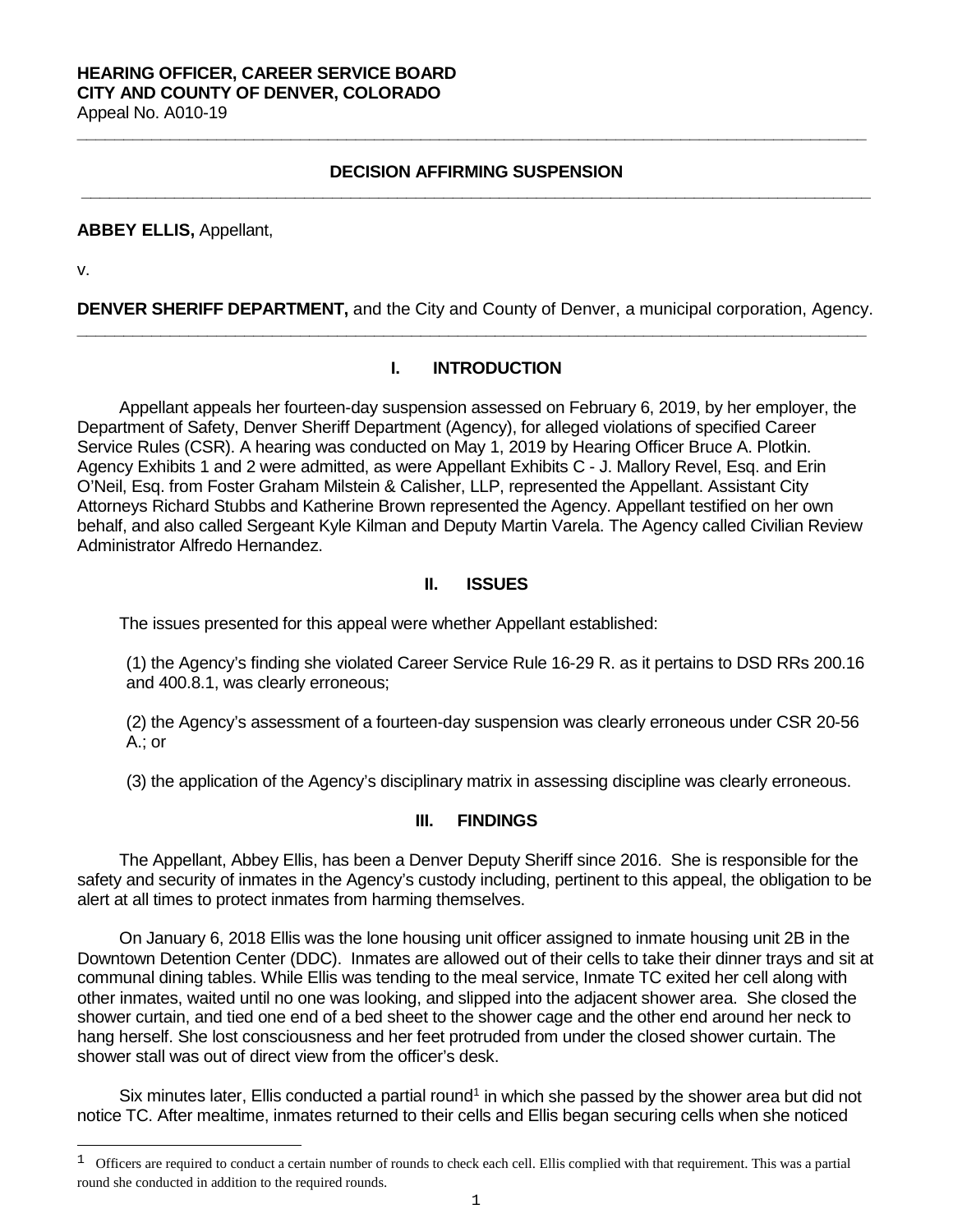cell 107 had only one inmate. Without demanding the identity of the remaining inmate, she left that cell unsecured and returned to her desk to check whether there should have been two inmates in cell 107. Ellis suspected the missing inmate was inmate BH who threatened her earlier so, pursuant to her training, she phoned for backup. Deputy Varela answered, and Ellis shared her concern about the missing inmate. Varela said he was not immediately available but would go to 2B as soon as he was able.

Ellis went to the door to watch for Varela's arrival, with her back to the pod, for 17 seconds. Deputy Varela entered 2B and took the lead in searching for the missing inmate. Ellis slowly followed behind him with her right hand in her pocket. Following the same route Ellis had taken in her partial round, Varela saw a foot in one of the shower stalls, pulled back the curtain, and saw TC with a sheet around her neck. This was 27 minutes after TC entered the shower. He ran to the officer's desk to retrieve a 911 cutting tool and freed TC from the sheet while Ellis remained in the shower area. Less than one minute later, medical aid arrived and were able to revive TC who was stable and answering questions when she was taken to the hospital.

An investigation ensued which resulted in the issuance of a Contemplation of Discipline letter on September 7, 2018. [Exh. 1-ll]. A pre-disciplinary meeting was held on September 19, 2018. Appellant attended with her union representative, Ed Bagwell. A second Contemplation of Discipline letter was issued to Appellant on January 8, 2019 [Exh. J], and a second Contemplation of Discipline meeting was held on January 16, 2019. Appellant attended the second meeting with her attorney-at-law.

The Agency issued a notice of discipline on February 6, 2019, imposing a fourteen-day suspension. [Exh. 1-rr]. This appeal followed timely on February 12, 2019.

# **IV. ANALYSIS**

## **A. Jurisdiction and Review**

The Career Service Hearing Office has jurisdiction over the appeal of a Career Service deputy sheriff suspension pursuant to CSR 20-20 A.2. The Hearing Officer is required to affirm the discipline assessed by the Agency if the Appellant fails her burden of proof.

### **B. Burden and Standard of Proof**

The Appellant retains the burden of persuasion, throughout the case, to prove the Agency's finding that she violated CSR 16-29 R. was clearly erroneous or that the Agency's application of its disciplinary matrix in assessing the level of discipline was clearly erroneous. *See* CSR 20-56 A. Discipline is clearly erroneous: (1) when the decision maker's assessment, even while supported by the evidence, is contrary to what a reasonable person would conclude from the record as a whole; or (2) when the decision-maker failed to follow its disciplinary matrix and, absent such failure, a lesser discipline or no discipline would have resulted; or (3) if the decision-maker exceeded his authority. [CSR 20-56 B.1c.i.-iii].

### **C. Career Service Rule Violations**

The Agency alleged Appellant violated **CSR 16-29 R.** "Conduct which violates…written departmental or agency regulations, policies or rules…" as it pertains to the following Denver Sheriff Department Rules and Regulations:

## **1. RR 200.16 – Failure to Perform Duties Deputy sheriffs and employees shall not fail to perform the required duties of their assignments.**

The Agency claims Ellis violated this rule by failing to provide safe and secure custody of an inmate when she failed to: (1) check the shower area during a round, (2) identify a missing inmate, (3) secure a cell door, (4) remain situationally aware as she waited for backup, and (5) act more promptly in searching for a missing inmate.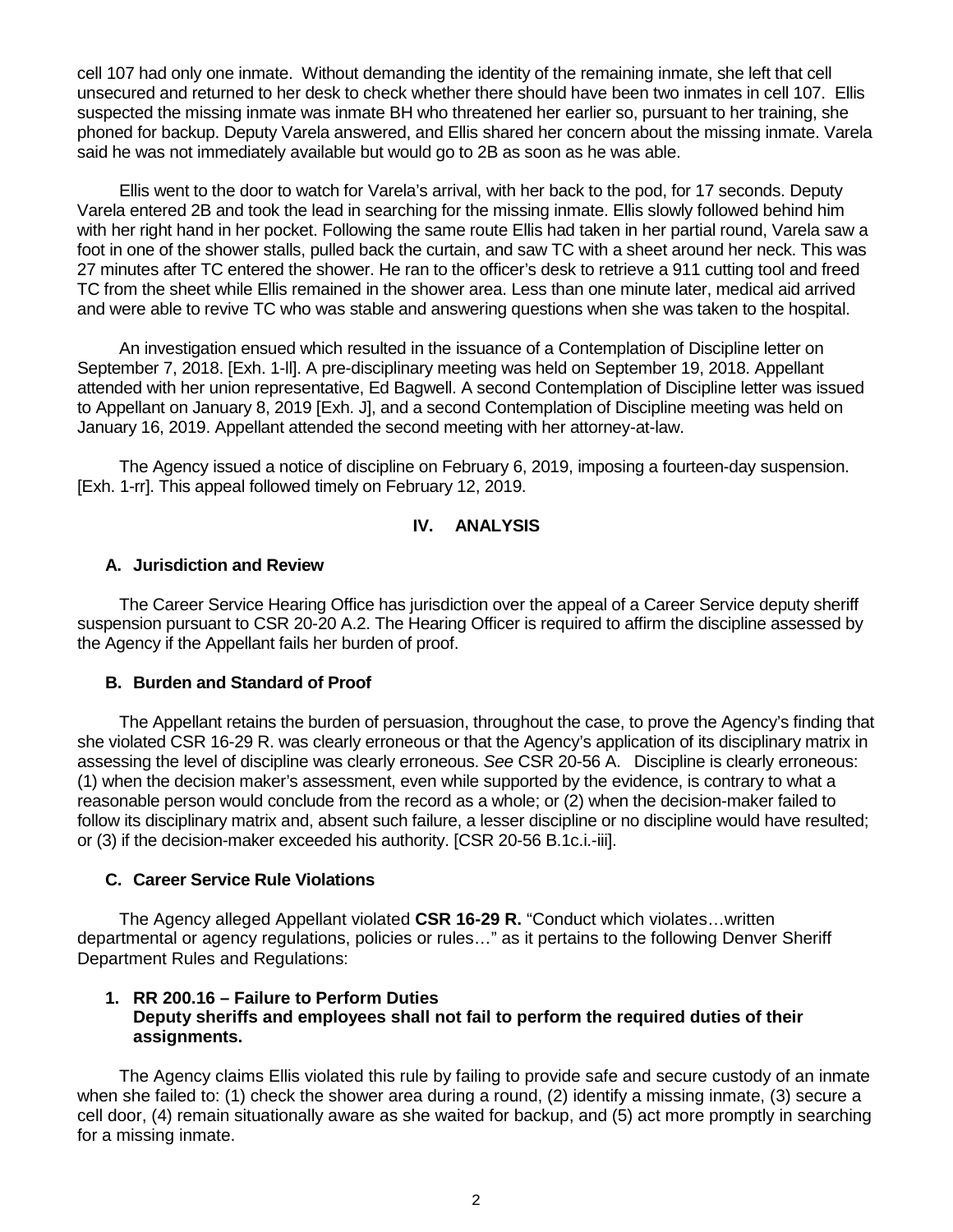(1) Check the shower area during a round.

Ellis challenged the assumption underlying this allegation. The Agency stated "Deputy Ellis proceeded past the showers without looking inside that area…" Ellis responded that when she passed by the shower area she was not conducting one of her required rounds, but only a partial look around the residential pod while securing doors in addition to her required rounds. In Ellis's favor, the Agency did not charge that she failed to conduct all required rounds and did not charge that she conducted any round carelessly. In addition, deputies are required to scan selectively placed scanners with a device called a "pipe" when they conduct required rounds. The scanner provides an independent check of rounds conducted. Appellant did not bring the pipe during this "supplementary round," further indicating it was not a required round.

Notwithstanding Ellis's explanation, when Deputy Varela arrived, he followed the same route toward the shower area that Ellis took moments before, but he immediately noticed BH's feet extending from under the shower curtain. Ellis's inattention established the Agency's allegation that she failed her duty to remain alert to possible inmate harm. Consequently, Ellis failed to establish the Agency's finding – that she violated her duty to provide safe and secure custody by failing to see evident potential harm - was clearly erroneous.

(2) Identify missing inmate / (3) Fail to secure cell door.

When Ellis stopped at cell 107 and perceived one inmate was missing, she could have, according to the Agency, simply have demanded that the remaining inmate identify herself to determine who was missing. Ellis replied she did not enter the cell because she assumed the missing inmate was BH who had threatened her earlier in the shift, and she was taught to call for backup instead of entering into a potential ambush.

While Ellis's explanation was credible, it failed to explain why she failed even to ask the remaining roommate to identify herself in order to identify who was missing, and failed to explain why she then left the cell unlocked while turning her back to the cell (from where she feared an ambush) and to most of the pod while she returned to her desk. [See Exh. 1uu at 17:23:07-17:23:25]. Ellis acknowledged she did not secure the door to cell 107. By her own testimony Ellis acknowledged inmates are to be secured in their cells unless called out for a nurse, an official visit, or designated out time. [Ellis testimony]. The first two exceptions did not apply and the third exception, designated out time - in this instance, for dinner - was finished, so, by her own admission, Ellis should have secured cell 107 when she left it to check the identity of the missing inmate. She did not. Therefore, Ellis failed to demonstrate the Agency's conclusion that her actions violated this rule, was clearly erroneous.

(4) Remain situationally aware while waiting for backup.

This allegation derives from Ellis's actions after she called for backup. A video recording, [Exh. 1uu from 17:26:00 to 17:26:21], shows Ellis in a corner, facing away from the pod, while she watched outside the pod for her backup, inattentive to the very ambush which was the proffered reason for not searching the pod.

In her own exhibit, Appellant presented a training document which, in each scenario, specified performance is graded, in part, on a deputy remaining "aware of their environment, and the situation," and "keeping appropriate control over the situation." [Exh. D-4, D-7, D-12]. By turning her back on her pod while waiting for backup, Ellis did not remain aware of her environment, particularly as she believed the still-missing inmate intended her harm. These facts fail to establish the Agency's finding – that Ellis violated her duty to provide safe and secure custody - was clearly erroneous. Ellis claimed she believed the inmate who threatened her was missing, and therefore could ambush her. This mindset, according to Ellis, justified her return to her desk and justified waiting for backup instead of searching for the missing inmate. Even assuming this to be true, Ellis's actions, as recorded on the Agency's security cameras, establish she turned her back to that potential threat and remained situationally unaware as she waited for backup with her back to her pod. Ellis failed to establish this Agency finding was clearly erroneous.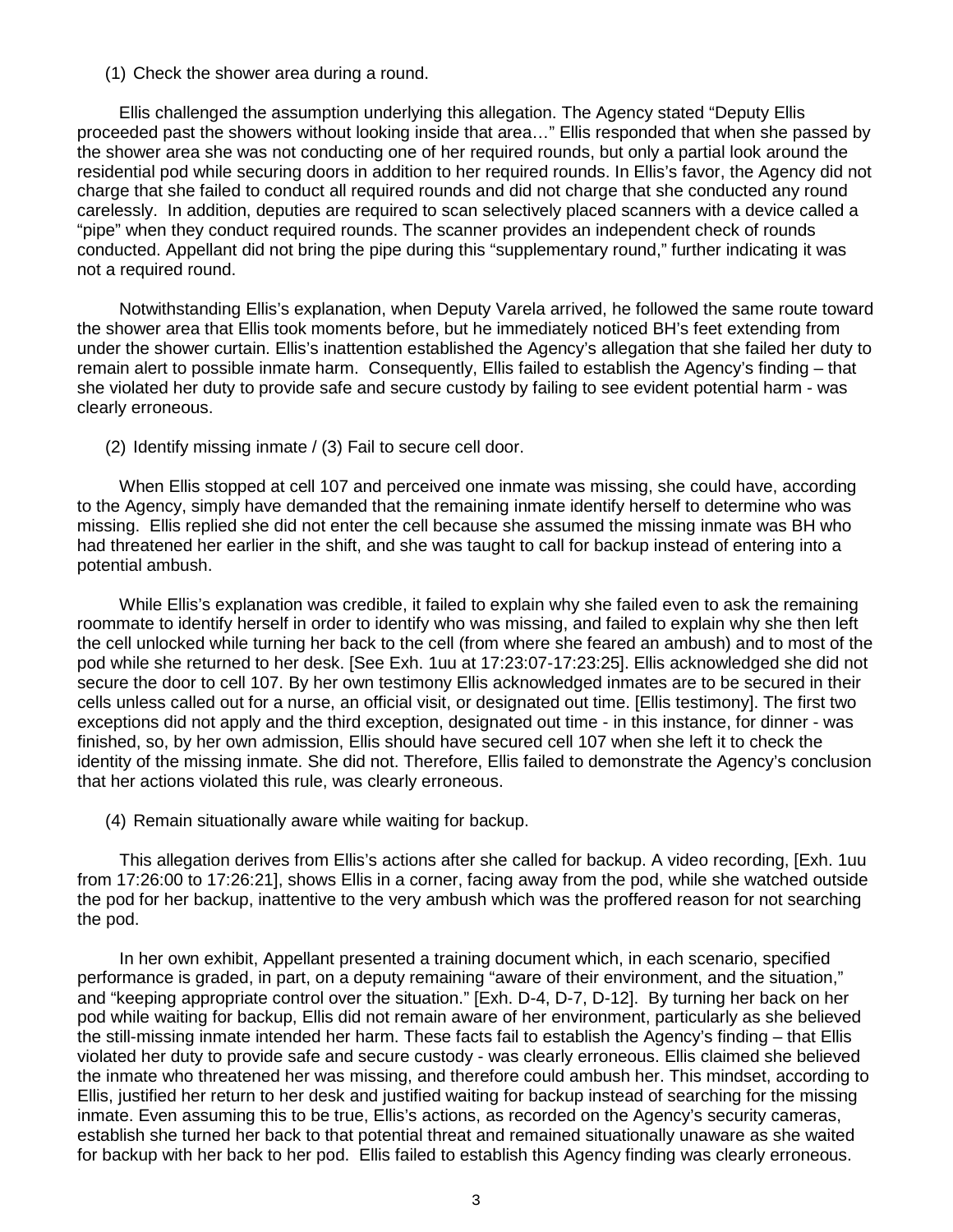(5) Act more promptly in searching for a missing inmate.

This allegation appeared to have two parts: first that Ellis failed to walk around 2B after discovering an inmate was missing; and second, Appellant failed to move quickly even after her backup, Deputy Varela, arrived. Ellis claimed she did nothing wrong, and merely waited for backup as she was taught when she legitimately feared an inmate who had threatened her was missing.

 Even granting that Ellis had a legitimate fear that BH might ambush her, such a circumstance qualifies as an emergency. It was apparent from viewing the video evidence that Ellis did not treat it as such. She left the door unlocked to the cell where she feared to enter, turned her back to that cell, turned her back to the pod while she walked away, and turned away from the pod while in a highly vulnerable position – standing in a corner facing away from the pod – while she waited for backup. Her casual actions, while she thought an inmate may attack her, placed her in danger of the very risk she feared. Moreover, it is evident that a missing inmate, even one out of view momentarily, is cause for grave concern, [*see* In re Swarr, CSA 56-15 (6/12/17)], and prompt action. Neither was shown, thus Ellis failed to prove the Agency's finding here was clearly erroneous.

## **2. RR 400.8.1 – Failure to Protect Prisoners from Harming Themselves or other Prisoners Deputy sheriffs and employees shall be alert at all times to protect prisoners from harming themselves including attempting suicide or harming other prisoners.**

The Agency assessed this rule violation when Ellis failed to observe TC's feet protruding from the shower as she passed by the shower area. Most of the facts analyzed above apply here as well. Ellis's actions demonstrated a lack of alertness to the risk she perceived, and delayed the discovery of an attempted suicide. Her argument that TC suffered no harm is incorrect and the risk of TC's death from Ellis's lack of urgency was evident. The harm described in the rule applies to the risk of harm as well as actual harm. Moreover, TC lost consciousness from her attempted hanging which is evident harm. While it was unknown whether earlier intervention by Ellis could have prevented TC's attempted suicide, it is apparent that, in the absence of such knowledge, earlier intervention would reduce that risk. For these reasons, Ellis failed to meet her burden to prove her violation of RR 400.8.1 was clearly erroneous.

## **V. DEGREE OF DISCIPLINE**

The decision maker, Civilian Review Administrator Alfredo Hernandez, determined both Agency rule violations above fell into conduct category D of the Agency's disciplinary matrix.<sup>[2](#page-3-0)</sup> As is pertinent to this appeal, conduct falls under category D when it is (1) contrary to the Agency's guiding principles or interferes with its mission to provide care and custody to inmates, or (2) involves a demonstrable risk to the safety of a detainee or to law enforcement personnel. [Exh. 2-120]. The guiding principle cited by Hernandez was the obligation to protect detainees from harm. [Exh 2-49]. As noted above, Ellis failed to address a missing inmate with all due haste, increasing the risk of harm to TC, and risked her own harm by her inattention to her pod while searching for an inmate she believed was intent on harming her. Both failures aptly described conduct in violation of Category D.

Next, as each violation was a first violation in the D category, the level of discipline, pursuant the matrix is "5." [Id]. The range of penalties for level 5 is a suspension of 4-6 days if mitigated, a presumptive10-day suspension, and 14-16 days if aggravated. [Exh. 2-127].

In balancing mitigating and aggravating factors, Hernandez determined an aggravated penalty was required based on the following. (1) In mitigation, Ellis had no prior violations counting against her, and her work reviews were favorable. In aggravation, an inmate sustained injury, Ellis's actions endangered an inmate, and Ellis refused to accept any responsibility for her actions. The evidence did not establish that Ellis's actions directly resulted in actual harm to TC. However, it was clear her actions increased the risk of harm. Ellis also insisted, throughout hearing, that she committed no wrongdoing. While Hernandez could have weighed the competing factors differently, the measure here is whether his final assessment

i

<span id="page-3-0"></span><sup>&</sup>lt;sup>2</sup> A violation of RR 200.16 may fall under categories A-F; a violation of 400.8.1 may fall under categories D-F. [Exh. 2-120, 2-121].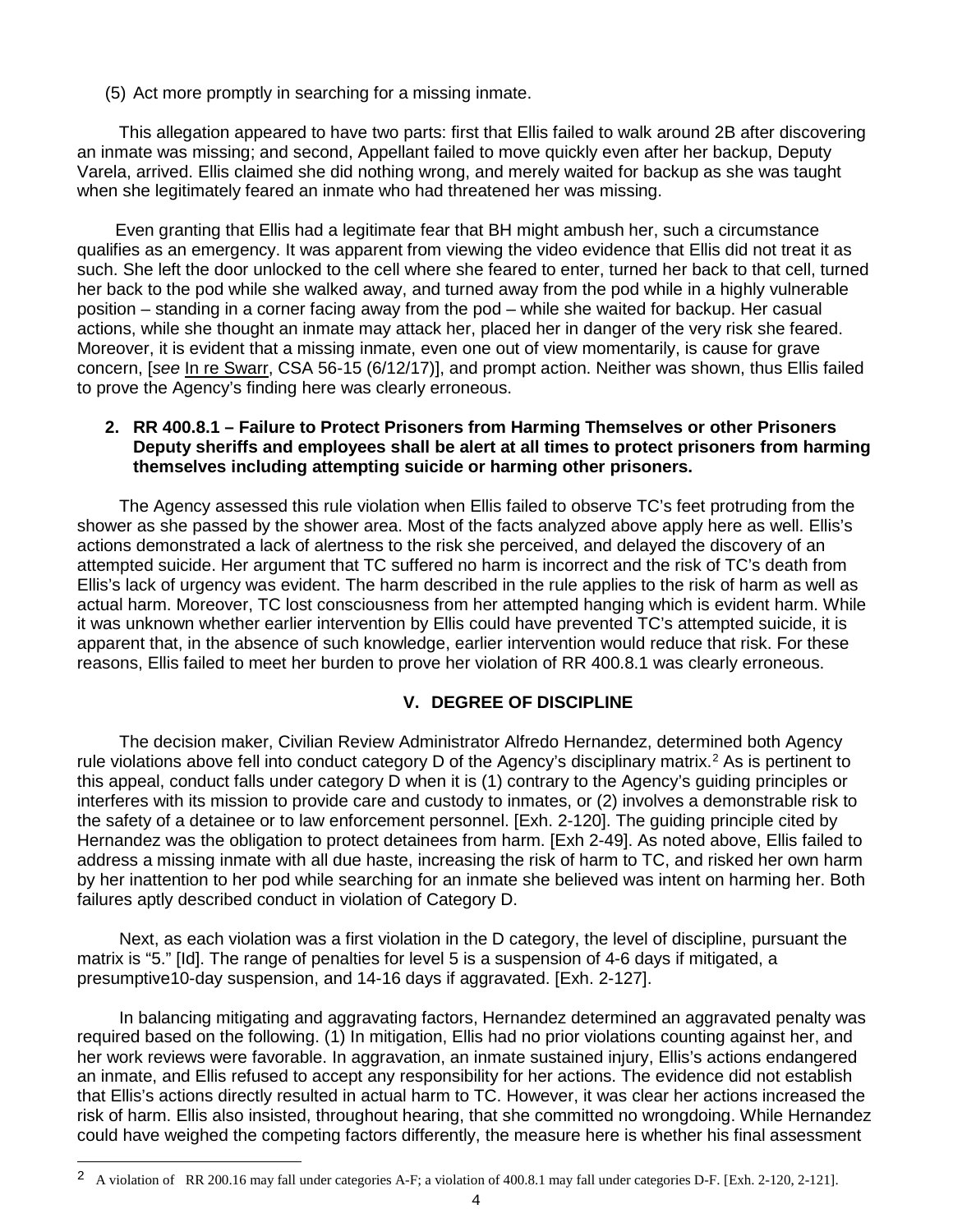was clearly erroneous. Ellis's rejection of responsibility, coupled with the increased risk of harm by her inattention to duty, constituted aggravating factors to be weighed by the decision maker, [Exh. 2-33, 2- 34], and were, therefore, not clearly erroneous, even when balanced against Ellis's positive work record.

# **VI. ORDER**

The Agency's assessment of a 14-day suspension against Appellant on February 6, 2019, is AFFIRMED.

DONE June 12, 2019.

 $\frac{1}{2}$ 

 Bruce A. Plotkin Career Service Hearing Officer

# NOTICE OF RIGHT TO FILE PETITION FOR REVIEW

You may petition the Career Service Board for review of this final order, in accordance with the requirements and limitations of CSR § 21-20 et seq., within fourteen calendar days after the date of mailing of the Hearing Officer's decision, as stated in the certificate of delivery, below. *See* Career Service Rules at [www.denvergov.org/csa. A](http://www.denvergov.org/csa)ll petitions for review must be filed with the:

## **Career Service Board**

c/o OHR Executive Director's Office 201 W. Colfax Avenue, Dept. 412, 4th Floor Denver, CO 80202 FAX: 720-913-5720 EMAIL: [CareerServiceBoardAppeals@denvergov.org](mailto:CareerServiceBoardAppeals@denvergov.org)

### **Career Service Hearing Office**

201 W. Colfax, Dept. 412, 1st Floor Denver, CO 80202 FAX: 720-913-5995 EMAIL: [CSAHearings@denvergov.org.](mailto:CSAHearings@denvergov.org)

**AND** opposing parties or their representatives, if any.